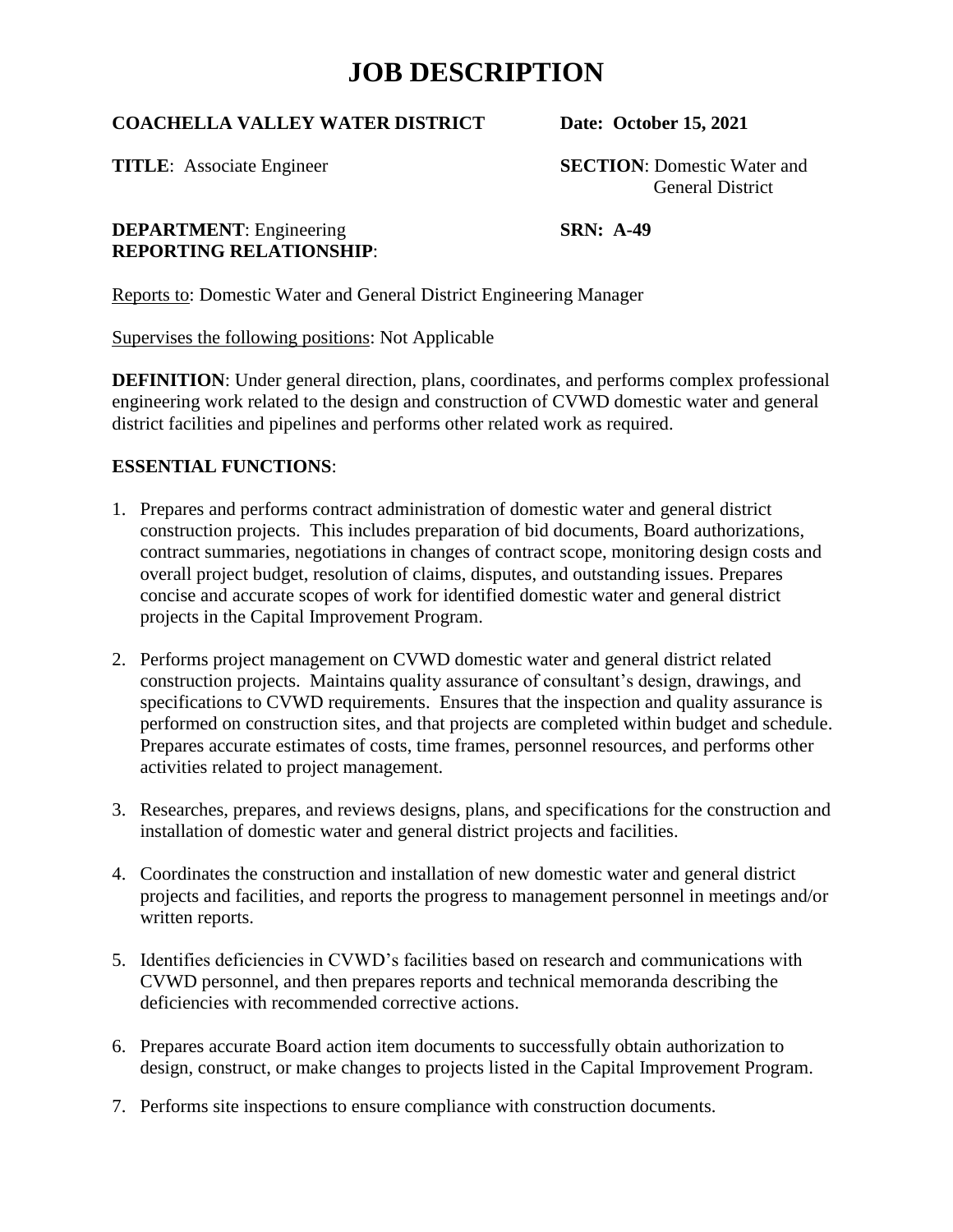#### **Associate Domestic Water/General District Engineer – Page 2**

- 8. Maintains documentation for both contract administration and project management tasks that includes correspondences, meeting minutes, requests for information, submittal reviews, and other activities on construction projects.
- 9. Prepares studies for planning of new facilities.
- 10. Coordinates and negotiates project work with developers, contractors, consultants, public agencies, engineers, public utilities, local groups, cities and individual customers to successfully complete projects.
- 11. Provides lead supervision with Assistant Engineers.
- 12. In coordination with the Development Services branch and the Engineering Manager, meet with developers and outside engineers to discuss concepts and general requirements for new projects. Reviews proposed subdivision applications to determine conditions to be imposed by planning agencies.
- 13. Coordinates work with other groups such as Environmental Services, right-of-way, surveying, drafting, Operations and other departments pertaining to domestic water and general district projects.
- 14. Helps prepare annual budgets for capital improvements for Domestic Water and General District facilities.
- 15. Ability to prepare spread sheets, analyses, simulations and process control. Conducts research and analyzes raw data and related information for the preparation of reports and studies.
- 16. Conducts computer hydraulic modeling of CVWD's distribution system, interprets the results, and presents the findings in letter format.
- 17. Seal and stamp hydraulic modeling studies, trench design calculations, engineering reports, engineering plans, and project specifications as the registered engineer having Responsible Charge for reviewing/preparing these documents.
- 18. Initiates and assists with the preparation of CEQA and environmental documentation for the replacement, rehabilitation, upgrade, construction, and installation of domestic water and/or general district projects.
- 19. Coordinates the application of state and/or federal loans and grants by coordinating activities with consultants, engineers, right of way, and other agencies in order to complete any and all applications.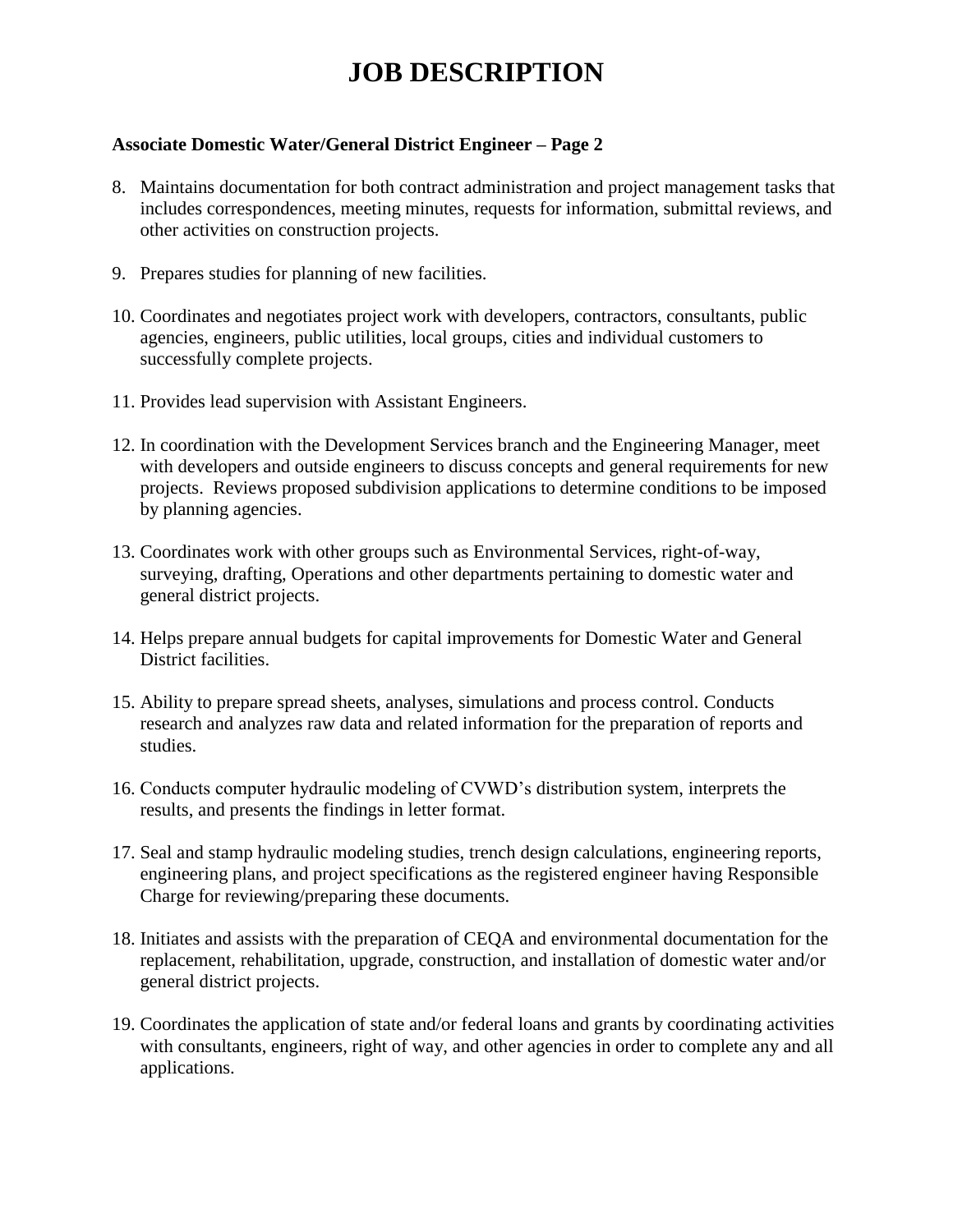20. Performs duties as assigned.

#### **Associate Domestic Water/General District Engineer – Page 3**

#### **MINIMUM QUALIFICATIONS**:

License or Certificates: Valid California Operators license issued by the State Department of Motor Vehicles. Department of Motor Vehicles driving record may influence employment or classification.

Possession of a valid License as a Professional Engineer in Civil Engineering in the State of California is required.

Possession of a valid certificate of registration as a Certified Construction Manager, (CCM). Must obtain a CCM registration within three years of hire.

Education and Experience: Any combination of training and experience which would likely provide the required knowledge and abilities. A typical candidate would have five years of increasingly responsible domestic water engineering experience. In addition, a typical candidate would have successfully completed a Bachelor of Science in Civil Engineering or related field from an accredited college or university.

| Knowledge of: | -Principles and practices of civil and mechanical engineering.<br>-Design of hydraulic structures used in domestic water facilties.<br>-Principles and procedures of domestic water production, domestic water<br>transmission, distribution and storage.<br>-Operational procedures and maintenance procedures utilized in domestic<br>water systems.<br>-Mathematics, design methods, uses and strengths of construction<br>materials, standard specifications, and pertinent regulations related to the<br>design and construction of domestic water facilities and structures.<br>Principles and practices of surveying and construction inspection<br>including methods, materials, practices, equipment, laws and safety<br>requirements related to domestic water engineering. |
|---------------|---------------------------------------------------------------------------------------------------------------------------------------------------------------------------------------------------------------------------------------------------------------------------------------------------------------------------------------------------------------------------------------------------------------------------------------------------------------------------------------------------------------------------------------------------------------------------------------------------------------------------------------------------------------------------------------------------------------------------------------------------------------------------------------|
|               | -Hydraulic modeling software and techniques - Geographic Information<br>Systems and its uses.<br>Understanding of CEQA and NEPA requirements for projects<br>- Applicable software applications used in the engineering industry                                                                                                                                                                                                                                                                                                                                                                                                                                                                                                                                                      |
| Abilities:    | -Perform engineering work in the design and construction of domestic<br>water structures and facilities.<br>-Perform project management from planning through construction<br>-Prepare comprehensive technical reports and recommendations.                                                                                                                                                                                                                                                                                                                                                                                                                                                                                                                                           |